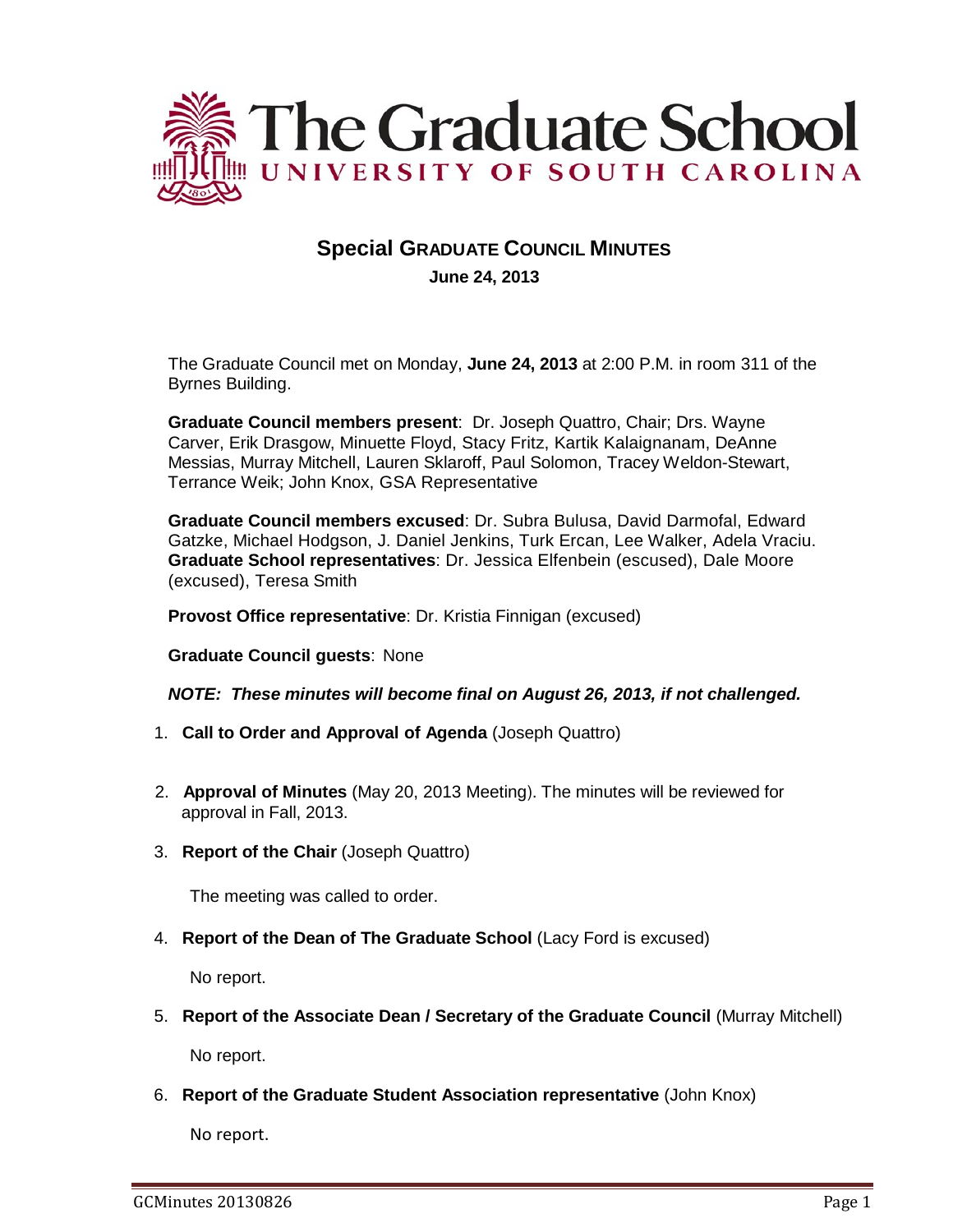7. **Report of the Academic Policy and Practices Committee** (Paul Solomon)

No report.

8. **Report of the Committee on 500/600 Level Courses, Distance Education and Special Courses** (Murray Mitchell)

No report.

9. **Fellowships and Scholarships Committee** (Wayne Carver)

No report.

10. **Report of the Science, Math, and Related Professional Program Committee** (Edward Gatzke)

No report.

11**. Report of the Humanities, Social Sciences, Education, and Related Professional Programs Committee** (Tracey Weldon-Stewart)

No report.

### 12. **Report of the Grievances, Appeals and Petitions Committee**

(Erik Drasgow)

Dr. Drasgow reported that the only order of business was to vote on the recommendation of the Grievances committee. The committee's recommendation was to deny the grievance. The Council went into closed session to review the details of the grievance. The complainant was given an opportunity to clarify the request to the committee. After the clarification presentation, the Council unanimously voted to affirm the committee's recommendation to deny the grievance.

Dr. Mitchell resumed the order of business.

# 13. **Other Committee Reports**

No report.

# 14**. Old Business**

No report.

#### 15. **New Business**

No report.

# 16. **Good of the Order**

Dr. Mitchell thanked the graduate council members who have served this year. He expressed appreciation for their attendance to finalize this grievance. He mentioned that some committees still need to be staffed for next year. The Chair must be a Graduate Council member, but the committee members can be any graduate faculty. Council will be reaching out to faculty to fill the open positions.